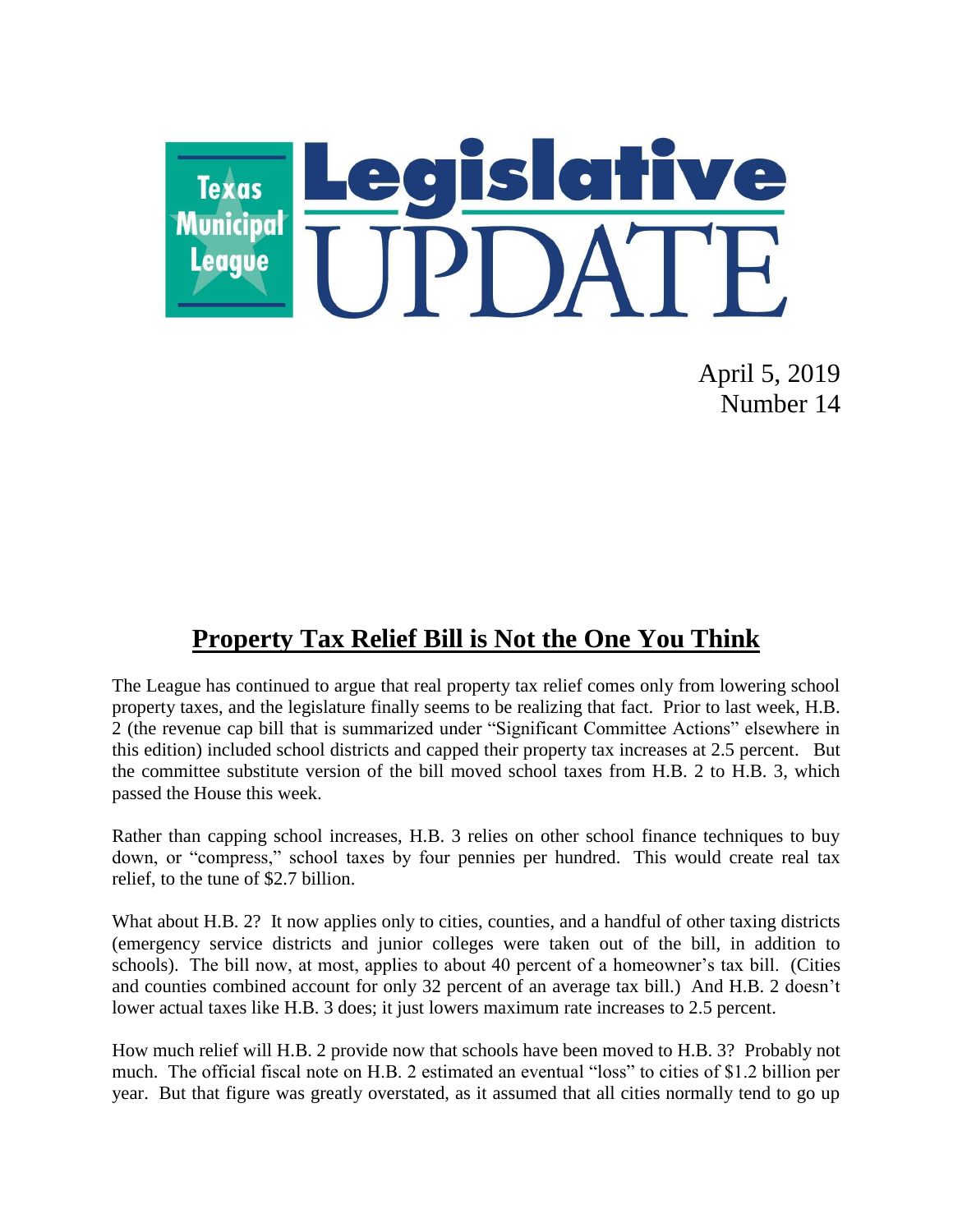the full 8 percent under current law and would then be capped at 2.5 percent. Most cities seldom go anywhere close to 8 percent. A TML analysis of comptroller property tax data from 2017 showed the real savings a of 2.5 percent cap relative to actual city increases that year would have been about \$118 million, less than five percent of the tax relief offered by H.B. 3.

House members should be commended for passing H.B. 3, which provides serious, tangible tax relief. At the same time, city officials should push back against any suggestion that H.B. 2 is still the "tax relief" bill. It's not, but merely a side show to the main action, school finance.

# **Prepare Your City for Next Year's Census**

The Census Bureau has spent the past nine years preparing for the country's largest domestic mobilization effort: the count of every individual in America based on where they reside on April 1, 2020. Next week marks one year out from "Census Day."

Now is the time for cities to lay the groundwork for a successful census. Small steps can go a long way to ensuring an accurate count. The National League of Cities (NLC) has spent the past year developing and curating a host of resources to answer questions local leaders may have relating to the upcoming census. Local leaders can read and share those resources at [www.nlc.org/census.](http://www.nlc.org/census)

## **Significant Floor Actions**

**Lemonade Stands and More**: [H.B. 234,](https://capitol.texas.gov/BillLookup/History.aspx?LegSess=86R&Bill=HB234) relating to the local regulation of the sale of lemonade or other beverages by children. Passed the House.

**Bonds**: [H.B. 440,](https://capitol.texas.gov/BillLookup/History.aspx?LegSess=86R&Bill=HB440) relating to general obligation bonds issued by political subdivisions. Passed the House. As passed, the bill would – among other things – provide that a city may use the unspent proceeds of issued general obligation bonds only for certain purposes.

**Dogs on Restaurant Patios:** [S.B. 476,](https://capitol.texas.gov/BillLookup/History.aspx?LegSess=86R&Bill=SB476) relating to requirements for and municipal regulation of dogs in an outdoor dining area of a food service establishment. Passed the Senate.

**Eminent Domain Repurchase**: [S.B. 554,](https://capitol.texas.gov/BillLookup/History.aspx?LegSess=86R&Bill=SB554) relating to establishing actual progress for the purposes of determining the right of repurchase real property from a condemning entity. Passed the Senate. As passed, the bill would, in relation tolling a property owner's right of repurchase: (1) eliminate the following as elements establishing "actual progress" on a project: (a) the acquisition of a tract or parcel of real property adjacent to the property for the same public use project for which the owner's property was acquired; or (b) for a governmental entity, the adoption by a majority of the entity's governing body at a public hearing of a development plan for a public use project that indicates that the entity will not complete more than one tolling action before the tenth anniversary of the date of acquisition of the property; and (2) require three of five remaining elements to be met to establish actual progress.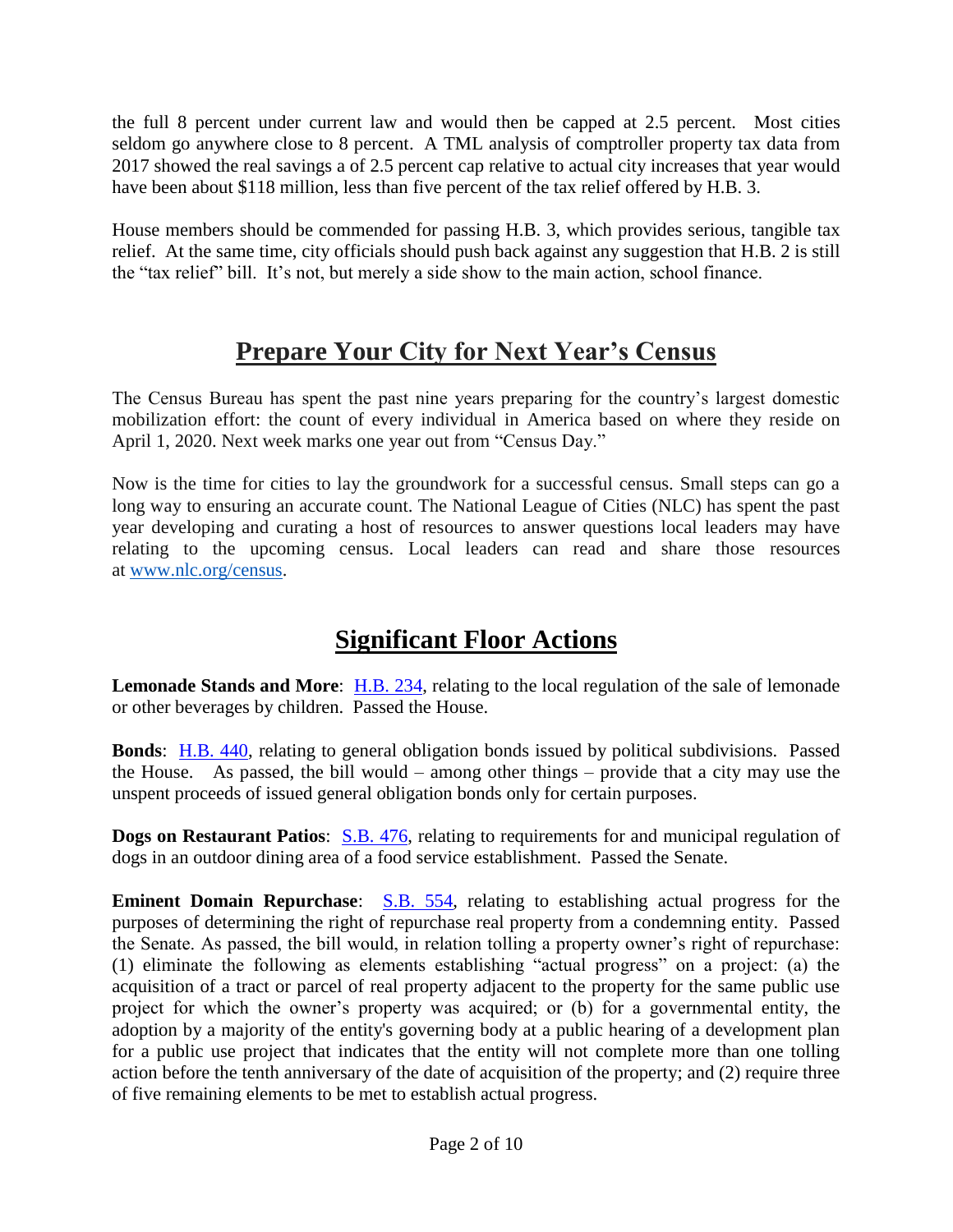**Dogs on Restaurant Patios:** [S.B. 476,](https://capitol.texas.gov/BillLookup/History.aspx?LegSess=86R&Bill=SB476) relating to requirements for and municipal regulation of dogs in an outdoor dining area of a food service establishment. Passed the Senate.

Lobby Reporting: [S.B. 702,](https://capitol.texas.gov/BillLookup/History.aspx?LegSess=86R&Bill=SB702) relating to the authorization and reporting of expenditures for lobbying activities by certain political subdivisions. Passed the Senate. As passed, the bill would require, among other things, a stand-alone vote of the city council to hire a lobby firm and reporting of a city's lobby expenditures to the Texas Ethics Commission.

**Telephone/Video Franchise Fee Elimination:** [S.B. 1152,](https://capitol.texas.gov/BillLookup/History.aspx?LegSess=86R&Bill=SB1152) relating to the payment of certain fees to municipalities by entities that provide telecommunications and cable or video service. Passed the Senate. As passed, the bill would allow a company to simply stop paying either its video or telephone franchise fees, whichever is less for that company statewide.

\**Editor's Note: The links above lead to the bill's landing page on the Texas Legislature Online website. To read the latest version, click on the "text" tab and click on the lowest version on the screen.*

### **Significant Committee Actions**

**Revenue Cap:** [H.B. 2,](https://capitol.texas.gov/BillLookup/History.aspx?LegSess=86R&Bill=HB2) relating to ad valorem taxation. Reported form the House Committee on Ways and Means Committee. A full, detailed summary is available [here.](https://tx-texasmunicipalleague.civicplus.com/DocumentCenter/View/1126/CSHB2_summary) As reported, the bill would – among many other things – and most important to cities:

- 1. adjust the property tax rollback rate in the following ways: (1) define "special taxing unit" as: (i) a taxing unit other than a school district for which the maintenance and operations tax rate proposed for the current tax year is 2.5 cents or less per \$100 of taxable value; (ii) a junior college district; (iii) a hospital district; or an (iv) an emergency services district; (b) maintain an eight percent rollback rate for all special taxing units; (c) for a taxing unit other than a special taxing unit, provide for a rollback rate of 2.5 percent, but also authorize an adjustment based on the yearly "revenue enrichment amount" determined by the comptroller; and (c) for a taxing unit other than a special taxing unit, authorize the taxing unit to carry forward any unused increment between adopted rate and rollback rate for up to five years.
- 2. require a mandatory election on the November uniform election date for all cities that exceed the rollback rate, whether that rate is 2.5 percent or eight percent (with exceptions for increased expenditures of money by a taxing unit necessary to respond to a disaster);
- 3. exclude certificates of obligation payable solely from property taxes from the definition of "debt" for purposes of the property tax rate calculations (this means that certification of obligation debt must be financed through a city's maintenance and operations tax rate); and
- 4. make numerous calendar changes to the property tax appraisal, collection, and ratesetting process in order to have property tax ratification elections on the November uniform election date.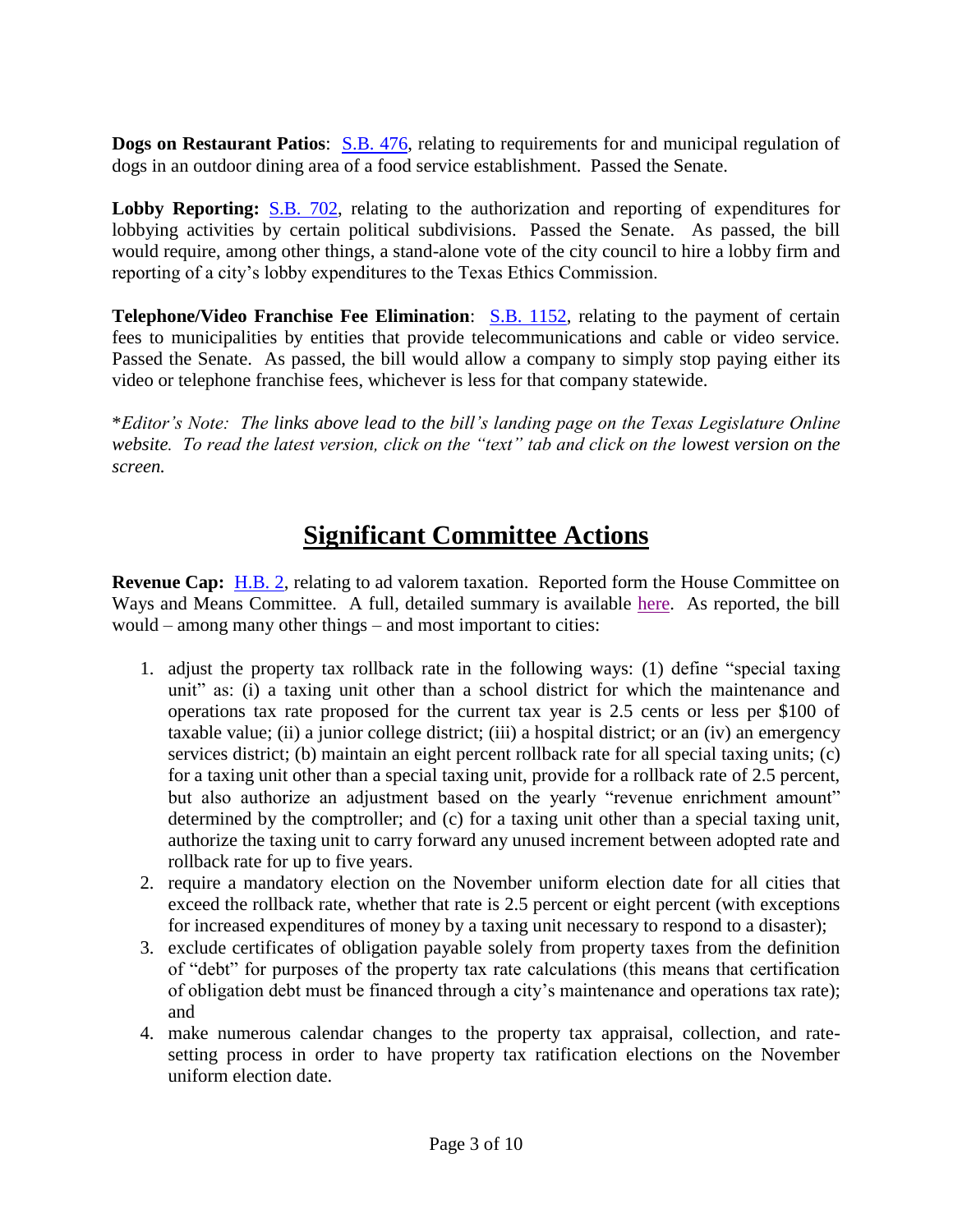(Editor's Note: H.B. 2 will likely be heard on the House floor next week. City officials should continue to contact their House members in opposition.)

**Building Permit Fees**: [H.B. 852,](https://capitol.texas.gov/BillLookup/History.aspx?LegSess=86R&Bill=HB852) relating to information a municipality may consider in determining the amount of certain building permit and inspection fees. Reported from the House Committee on Urban Affairs. As reported, the bill would provide that a building permit or inspection fee required in connection with the construction or improvement of a residential dwelling may not be based on: (1) the value of the dwelling; or (2) the cost of constructing or improving the dwelling.

**First Responders**: [H.B. 2969,](https://capitol.texas.gov/BillLookup/History.aspx?LegSess=86R&Bill=HB2969) relating to prohibited adverse employment action against a first responder based on mental illness. Reported from the House Committee on State Affairs. As reported, the bill would provide that an employer of a first responder may not suspend, terminate, or take any other adverse employment action against a first responder solely because the employer knows or believes that the first responder has a mental illness.

**Election Integrity:** [S.B. 9,](https://capitol.texas.gov/BillLookup/History.aspx?LegSess=86R&Bill=SB9) relating to election integrity. Reported from the Senate State Affairs Committee.

Lobbying Prohibition and No More TML: **S.B. 29**, relating to expenditures for lobbying activities made by certain entities. Reported from the Senate State Affairs Committee. As reported, the bill would prohibit a city or the Texas Municipal League from advocating at the Capitol.

**Chickens (Six or Fewer):** [S.B. 86,](https://capitol.texas.gov/BillLookup/History.aspx?LegSess=86R&Bill=SB86) relating to the regulation of raising or keeping six or fewer chickens by a political subdivision. Reported from the Senate Intergovernmental Relations Committee. As reported, the bill would allow an individual to raise or keep six or fewer chickens in a city.

**ETJ Regulations:** [S.B. 422,](https://capitol.texas.gov/BillLookup/History.aspx?LegSess=86R&Bill=SB422) relating to the authority of a municipality to impose a fine or fee in certain areas in the municipality's extraterritorial jurisdiction. Reported from the Senate State Affairs Committee. As reported, the bill would apply to an area located in a Tier 2 city's extraterritorial jurisdiction that has been disannexed or for which the city has attempted and failed to obtain consent for annexation by petition or election and would provide that the city may not impose under a municipal ordinance a fine or fee on a person in such an area.

**General Law City Term Limits: S.B. 452**, relating to the authority of general-law municipalities to impose term limits on the members of their governing bodies. Reported from the Senate Intergovernmental Relations Committee. As reported, the bill would authorize the city council of a general law city to call an election to impose term limits.

**Charter Schools and Drainage Fees:** [S.B. 674,](https://capitol.texas.gov/BillLookup/History.aspx?LegSess=86R&Bill=SB674) relating to authorizing an exemption for openenrollment charter schools from certain municipal drainage requirements. Reported from the Senate Intergovernmental Relations Committee.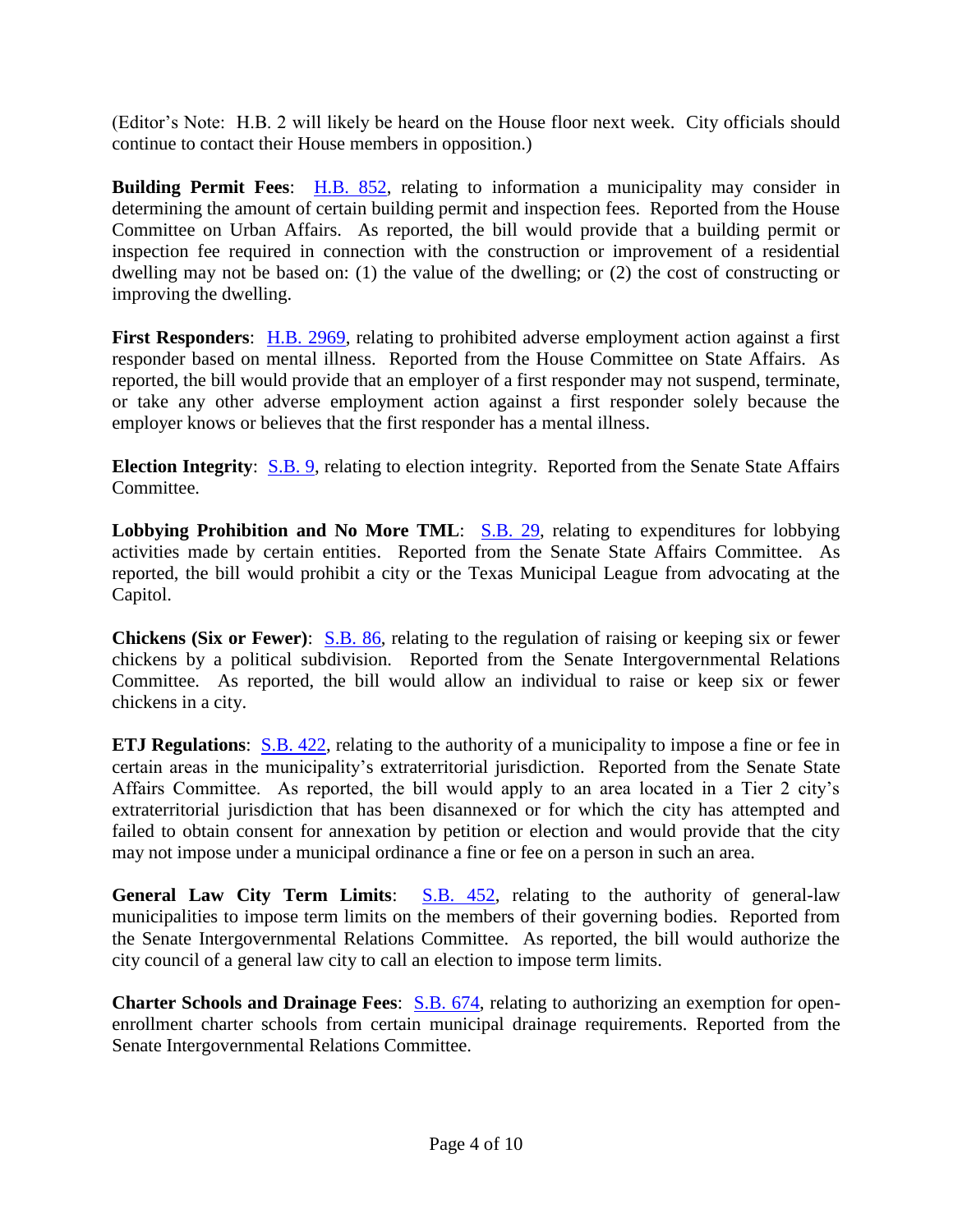**Fee Increase Reporting**: [S.B. 849,](https://capitol.texas.gov/BillLookup/History.aspx?LegSess=86R&Bill=SB849) relating to requirements for new or increased municipal fees. Reported from the Senate Intergovernmental Relations Committee. As reported, the bill would require detailed information in a city's budget about new or increased fees, and it would require certain cities to develop and email notification system relating to fee increases.

**ETJ Mapping and Notice:** [S.B. 1303,](https://capitol.texas.gov/BillLookup/History.aspx?LegSess=86R&Bill=SB1303) relating to maps of the actual or proposed boundaries and extraterritorial jurisdiction of a municipality and certain notices related to expanding the boundaries. Reported from the Senate Intergovernmental Relations Committee. As reported, the bill would require a city to prepare a digital map of the city and its extraterritorial jurisdiction and, for certain home rule cities, require detailed information related to regulations imposed in the ETJ.

**Zoning Notice**: [S.B. 1304,](https://capitol.texas.gov/BillLookup/History.aspx?LegSess=86R&Bill=SB1304) relating to notice of proposed changes to municipal zoning classifications. Reported from the Senate Intergovernmental Relations Committee. As reported, the bill would require notice of a zoning change to certain property owners who live outside the city limits.

**Open Meetings Act – "Walking Quorum:"** [S.B. 1640,](https://capitol.texas.gov/BillLookup/History.aspx?LegSess=86R&Bill=SB1640) relating to changing the criminal offense of conspiracy to circumvent the open meetings law. Reported from the Senate State Affairs Committee. As reported, the bill would provide that a member of a governmental body commits an offense if the member: (1) knowingly engages in at least one communication among a series of communications that each occur outside of a meeting authorized by the Open Meetings Act and that concern an issue within the jurisdiction of the governmental body in which the members engaging in the individual communications constitute fewer than a quorum of members; and (2) knew at the time the member engaged in the communication that the series of communications: (a) involved or would involve a quorum; and (b) would constitute a deliberation once a quorum of members engaged in the series of communications. (Note: this bill attempts to overturn a recent Court of Criminal Appeals opinion in *Doyal v. State*, which found the existing statute unconstitutional.)

\**Editor's Note: The links above lead to the bill's landing page on the Texas Legislature Online website. To read the latest version, click on the "text" tab and click on the lowest version on the screen.*

## **City Officials Testify**

When the legislature is in session, nothing compares to the effectiveness of city officials testifying at the Capitol. City officials who take the time to travel to Austin to speak out on important city issues should be applauded by us all. The League extends its thanks to all those who have vigilantly represented cities during this session. This list generally covers testimony through Monday of each week. Witnesses who testified later than that date will be included in the next week's edition. If we missed your testimony let us know by an email to [ford@tml.org,](mailto:ford@tml.org) and we'll recognize you in next week's edition.

The following officials testified in committee hearings: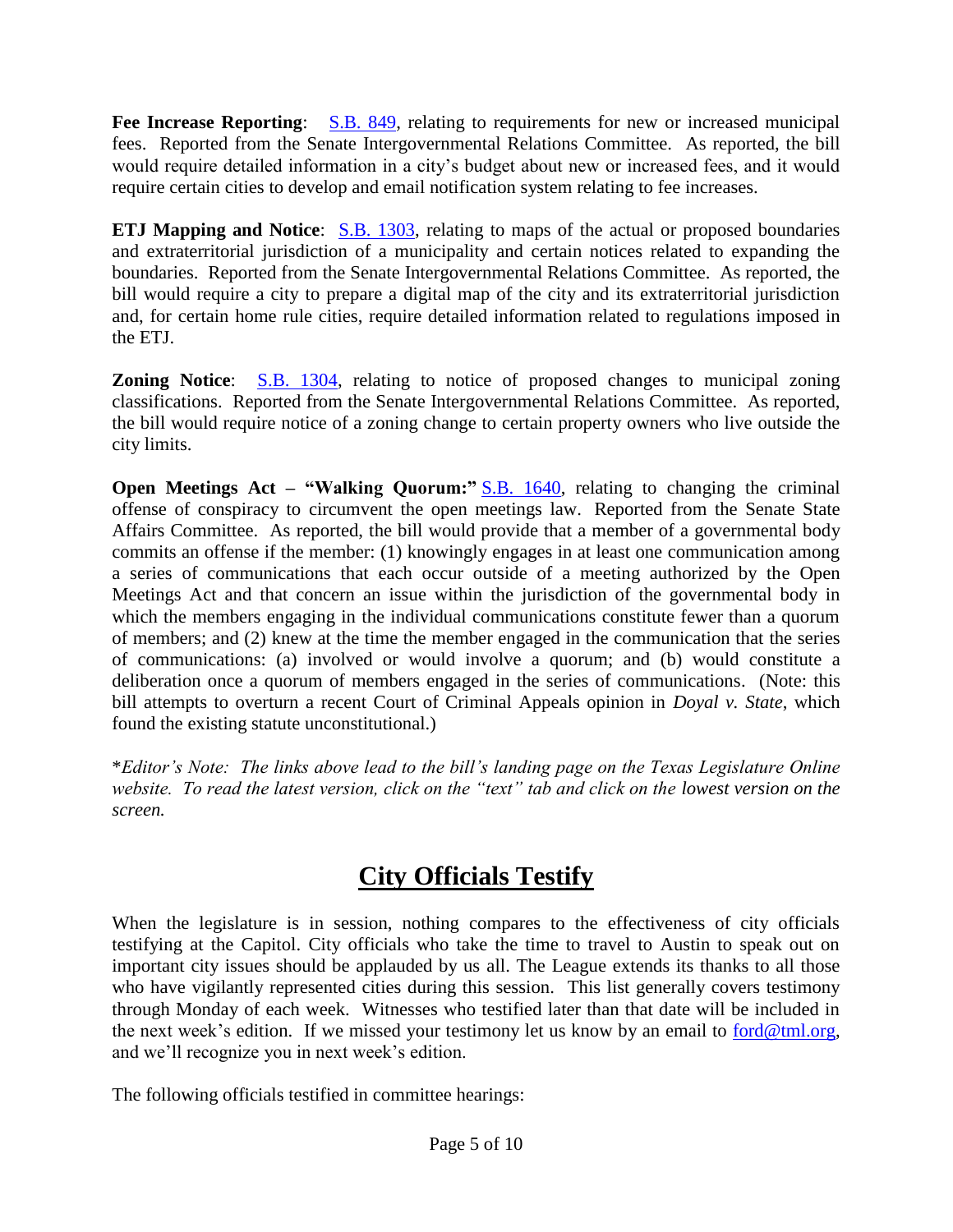- Eddie Daffern, Mayor, City of Staples, and TML President-Elect
- David Rutledge, Mayor, City of Bridge City
- Billy Cordell, Police Chief, City of Burleson
- Ken Shetter, Mayor, City of Burleson
- Shad Prichard, Chief of Police, Town of Hollywood Park
- Robert Sholund, Police Department, City of San Antonio
- Johnny Siemens, Chief of Police, City of Castle Hills
- Jessica Anderson, Police Department, City of Houston
- Major General Juan Ayala, Director of Military and Veteran Affairs, City of San Antonio
- John Kroll, Councilmember, City of Dripping Springs
- James Allen, Police Lieutenant, City of Manor
- Heather Hurlbert, Finance Director, City of San Marcos
- Vance Riley, Fire Chief, City of Pearland
- Ginger Faught, Deputy City Administrator, City of Dripping Springs
- Leann Guzman, Senior Assistant City Attorney, City of Fort Worth
- Rev. Terry Glover, Councilmember, City of Cuero
- Sara Post Meyer, Mayor, City of Cuero
- Jeff Coyle, Director of Government and Public Affairs, City of San Antonio
- David Anderson, Police Lieutenant, City of Leon Valley
- Thomas Berrettini, Detective, City of Grand Prairie
- Chad Cooley, Police Sergeant, City of Cedar Hill
- Eric Hansen, Police Lieutenant, City of Grand Prairie
- Kelly Kuenstler, City Manager, City of Leon Valley
- Joe Salvaggio, Chief of Police, City of Leon Valley
- Jeff Williams, Police Captain, City of North Richland Hills
- Michael Barger, Police Department, City of Austin
- Danny Barton, Chief of Police, City of Coppell
- Tanya Brooks, Assistant Director, City of Fort Worth
- Scott Schultz, Assistant Police Chief, City of Sugar Land
- Dennis Webb, Councilmember, City of Irving
- Thomas Gilmore, Councilmember, City of Lewisville
- Jeff Bauknight, Councilmember, City of Victoria
- Darryl Lesak, Director of Environmental Services, City of Victoria
- Hope Wells, Corporate Counsel, San Antonio Water System
- Jerry Bark, Director Public Relations, City of Harker Heights
- Mark Morris, Police Chief, City of Kosse
- Evan Reed, Assistant City Attorney, City of El Paso
- Micah Grau, Assistant City Manager, City of Buda
- Blake Neffendorf, Water Resource Coordinator, City of Buda
- Steve Kosub, Senior Water Resource Counsel, San Antonio Water System
- Donald Glywasky, City Attorney, City of Galveston
- Jason King, Police Chief, City of Stephenville
- Stephanie Hayden, Director of Public Health, City of Austin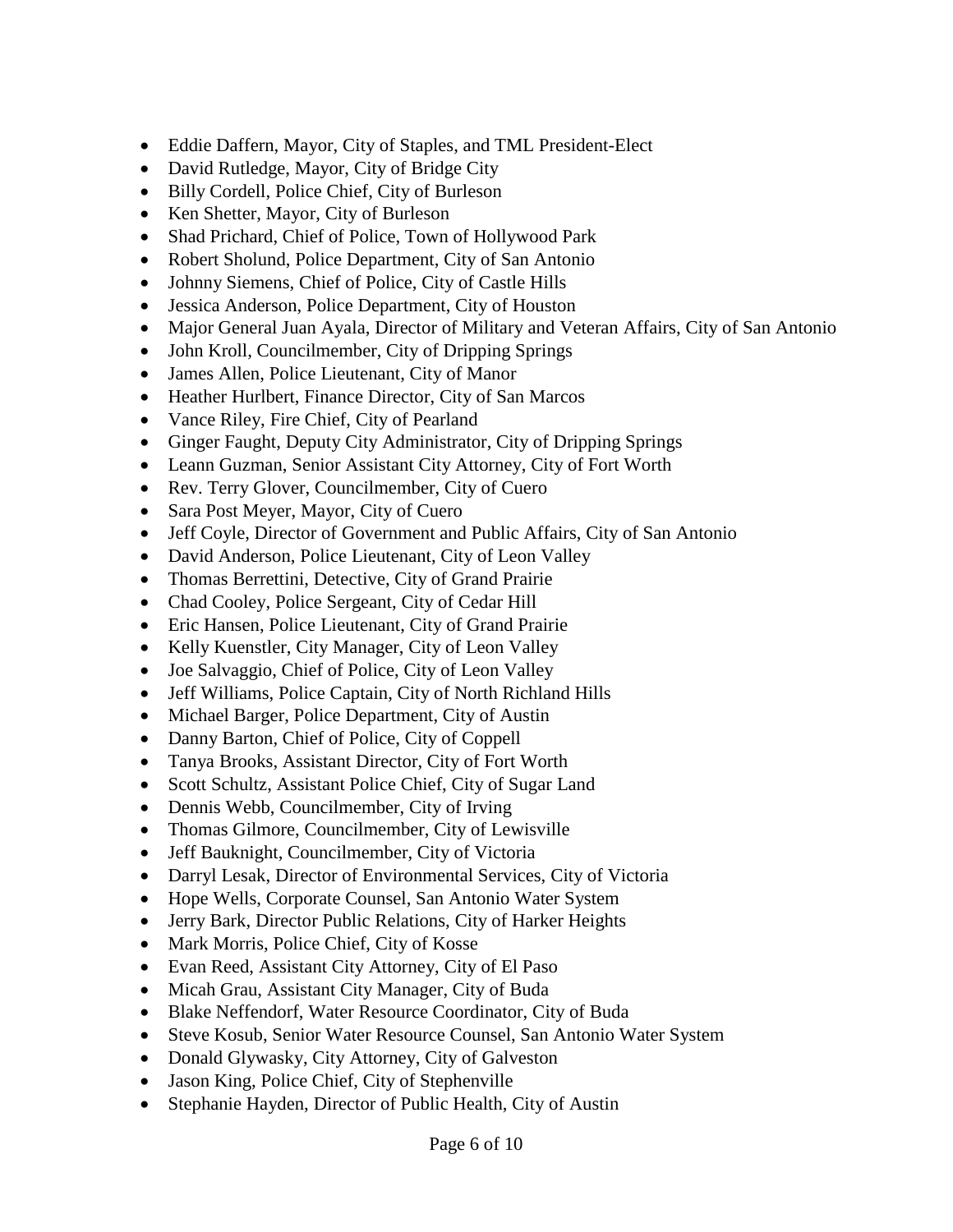- Scott Oliver, Corporate Counsel, San Antonio Water System
- Yushan Chang, Sr. Assistant City Attorney, City of Houston
- Don Knight, Assistant City Attorney, City of Dallas
- Veronica Ocañas, Assistant City Attorney, City of Austin
- Gaelan Frazier, Councilmember, City of Pearsall
- Himesh Gandhi, Councilmember, City of Sugar Land
- Rudy Garza, Jr., Councilmember, City of Corpus Christi
- Russell Huff, Assistant Finance Director, City of San Antonio
- Charles Jackson, City Manager, City of Pearsall
- Dion Miller, City Manager, City of Tulia
- Adam Niolet, City Administrator, City of Hico
- David Rutledge, Mayor, City of Bridge City
- Kathryn Bruning, Asst. Director Regulatory Permitting, City of Houston
- Brian England, Deputy City Attorney, City of Garland

### **City-Related Bills Filed**

#### **Property Tax**

**H.B. 2915 (Springer) – State and Local Taxes**: would, among other things: (1) compress school district maintenance and operations property tax rates; (2) provide that an individual is entitled to an exemption from property taxation by a school district of a portion of the appraised value of the individual's residence homestead in an amount equal to the lesser of: (a) 50 percent of the difference between the total appraised value of the individual's residence homestead and the total dollar amount of all other exemptions for which the individual qualifies the residence homestead; or (b) 150 percent of the median appraised value of all single family residences in this state in the preceding year as determined by the comptroller; (3) require the comptroller, not later than January 1 of each year, to determine the median appraised value of all single-family residences in this state in the preceding year and publish that value in the Texas Register; (4) provide that a person is entitled to an exemption from taxation of the appraised value of the person's inventory; (5) make the following services, among others, taxable for purposes of the sales tax: (a) accounting and audit services; (b) automotive services; (c) barbering or cosmetology services; (d) dating services; (e) debt management services; (f) funeral services; (g) hunting or fishing guide services; (h) interior design or interior decorating services; (i) massage therapy services; (j) packing services; (k) personal instruction services; (l) transport services; and (m) veterinary services; (6) would subject several different types of goods to sales and use taxes, including water, newspapers, magazines, certain types of medicine, snack items, and bakery items; (7) impose a state sales tax on the sale of motor fuel and e-cigarette vapor products; and (8) provide that for purposes of the city sales tax, a sale of a service to construct, repair, restore, remodel, or modify an improvement to real property is consummated at the location of the job site. (See **H.J.R. 97**, below.)

**H.B. 2996 (Goodwin) – Property Tax Exemption**: would make land located in a residential subdivision ineligible for appraisal as open-space land.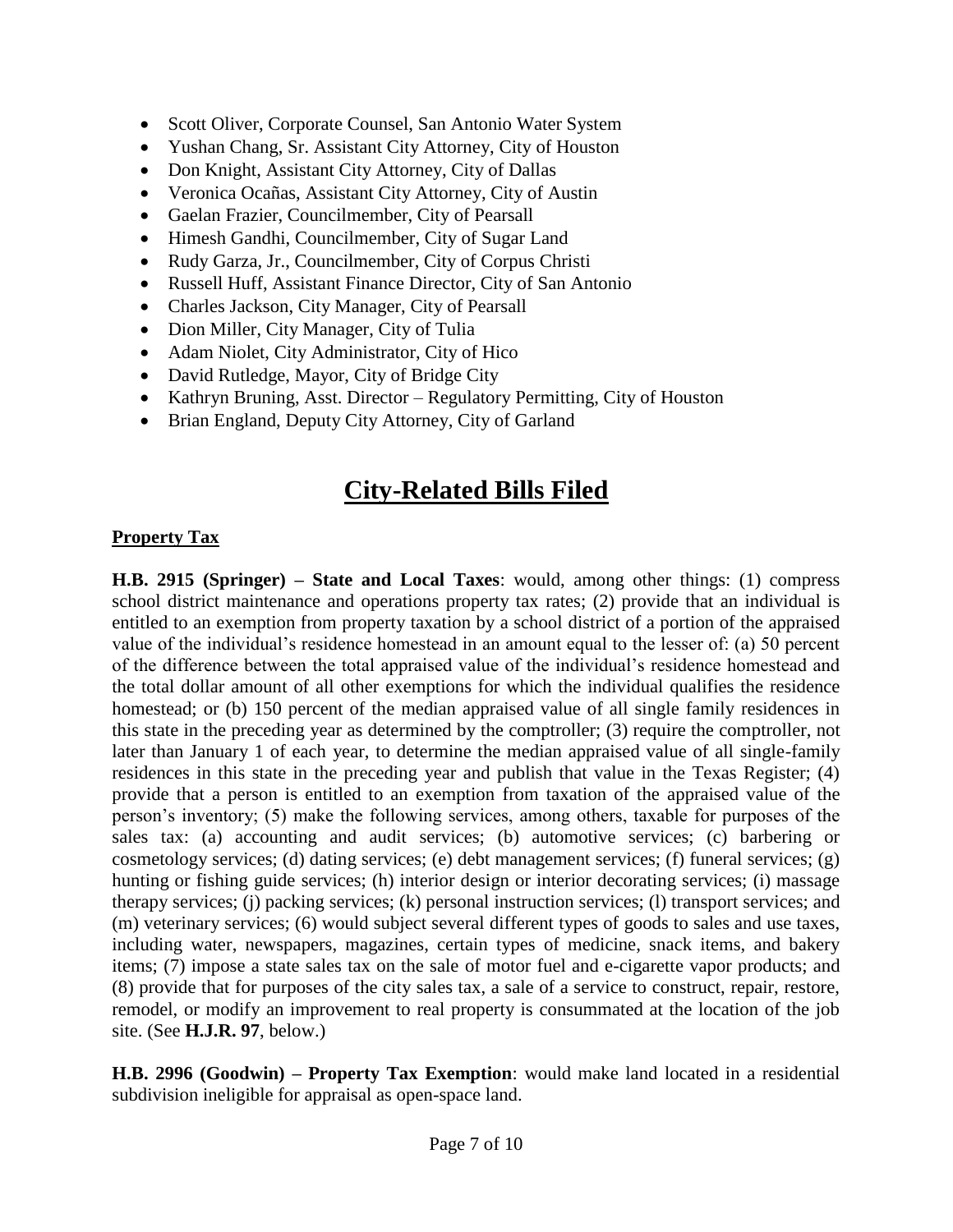**H.B. 3098 (Toth) – Property Taxes**: would, among other things: (1) replace appraisal districts with appraisal offices; (2) provide that the county assessor-collector governs the appraisal office and may serve as the chief appraiser for the appraisal office or may appoint another person to serve as the chief appraiser; (3) require the chief appraiser to use the cost method of appraisal to determine the market value of any residential real property consisting of a single-family home, duplex, triplex, or quadraplex constructed by or on behalf of the owner; (4) require the chief appraiser to use the income method of appraisal to determine the market value of real property other than a single-family home, duplex, triplex, quadraplex, or tract of unimproved land constructed by or on behalf of the owner; (5) require the chief appraiser to reappraise all property damaged in a disaster at its market value immediately after the disaster; (6) for residential real property consisting of a single-family home, duplex, triplex, quadraplex, or tract of unimproved land that the owner acquired as a bona fide purchaser for value, and only if the owner discloses the purchase price the owner paid for the property to the appraisal office, provide that the appraised value of property for a tax year may not exceed the lesser of: (a) the market value of the property; or (b) the sum of the purchase price paid by the property owner for the property and the market value of each new improvement to the property as of January  $1<sup>st</sup>$  of the first tax year in which the improvement was added to the appraisal roll; (7) require a property owner to file an application with the chief appraiser for each appraisal office in which the property subject to the claimed limitation has situs in order to receive a limitation on appraised value under (6), above; (8) provide that an appraisal office may reappraise property if the chief appraiser determines that conditions warrant the reappraisal; (9) provide that a protest on the ground of unequal appraisal of property shall be determined in favor of the protesting party unless the appraisal office establishes that the appraised value of the property is equal to or less than the median appraised value of a reasonable number of comparable properties appropriately adjusted; (10) provide that a district court shall grant relief on the ground that a property is appraised unequally if the appraised value of the property exceeds the median appraised value of a reasonable number of comparable properties appropriately adjusted; (11) eliminate property taxation of tangible personal property; and (12) repeal numerous property tax exemptions, including the Freeport and Super Freeport exemptions. (See **H.J.R. 102**, below.)

**H.B. 3127 (Middleton) – Homestead Exemption**: would increase the maximum percentage of a local option homestead exemption from 20 percent of the appraised value of an individual's residence homestead to 100 percent of an individual's residence homestead.

**H.J.R. 97 (Springer) – Property Tax Exemption**: would amend the Texas Constitution to authorize the legislature to: (1) provide an exemption from property taxation by a school district of a portion of the appraised value of an individual's residence homestead in an amount equal to the lesser of: (a) 50 percent of the difference between the total appraised value of the individual's residence homestead and the total dollar amount of all other exemptions for which the individual qualifies the residence homestead; or (b) 150 percent of the median appraised value of all single family residences in this state; and (2) exempt from property taxation by one or more political subdivisions a person's inventory held for sale at retail. (See **H.B. 2915**, above.)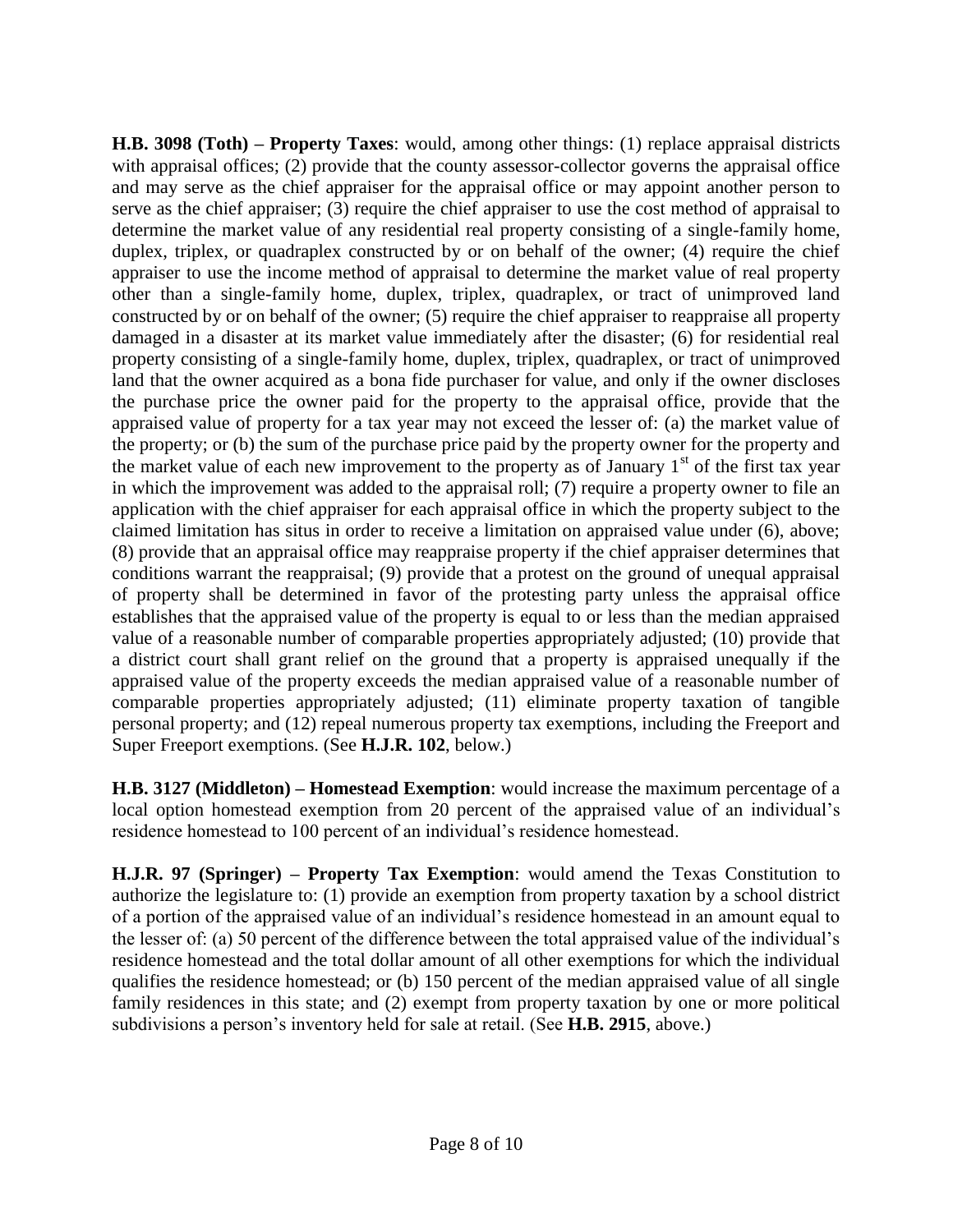#### **Elections**

**H.B. 3724 (Swanson) – Early Voting by Mail**: would, among other things: (1) require that an application for an early voting ballot to be voted by mail be signed by the applicant using ink on paper; and (2) provide that an electronic signature or photocopied signature is not permitted.

**H.B. 4403 (Cain) – Election Integrity**: would: (1) require the secretary of state and Department of Public Safety to take certain actions to ensure a person who is not a citizen of the United States may not register to vote or vote; and (2) require the secretary of state to create an examination of election law and procedures that a person must pass before serving as an election judge during early voting by personal appearance or on election day.

#### **Municipal Court**

**H.B. 2311 (Kacal) – Court Cost**: would: (1) allow a city with a population of less than 2,000 to retain 50 percent of the court cost paid for a conviction of a nonjailable misdemeanor offense as a service fee for the collection if the city remits the remainder of the money collected quarterly to the comptroller; (2) allow a city that remits state traffic fines to the comptroller quarterly to retain: (a) 50 percent of the state traffic fines as a service fee for the collection if the city has a population of less than 2,000; (b) five percent if the city has a population of 2,000 or more; and (c) any interest accrued on the money if the custodian of the money deposited in the treasury keeps records of the amount of state traffic fines collected; and (3) require a city with a population of less than 2,000 to exclude the fees collected under (1) and (2), above, from the fines collected for violation of rules of road offenses for purposes of determining the amount the city retains from the fines collected for violation for a highway law under rules of the road.

**H.B. 2314 (Toth) – Juveniles**: would, among other things and with certain exceptions, change the age of a child for criminal responsibility purposes from 17 years of age to 18 years of age and require a juvenile court to waive exclusive original jurisdiction and transfer a child to the appropriate district court or criminal court for criminal proceedings if the child was 17 years of age or older at the time the child is alleged to have committed certain violent offenses.

#### **Personnel**

**S.B. 2515 (Menéndez) – Sexual Harassment**: would provide, among other things, that: (1) an employer, including a city, may not require its current or prospective employees, independent contractors, unpaid interns or volunteers to, as a condition of employment or of an agreement for performance of work or a service: (a) waive any substantive or procedural right or remedy with respect to a claim of sexual harassment; (b) enter into any confidentiality or nondisclosure agreement to the extent the agreement prohibits the worker from: (i) notifying a local or state law enforcement agency or any state or federal regulatory agency of an incident of sexual harassment; or (ii) participating in a sexual harassment investigation or disclosing facts in any sexual harassment investigation, prosecution, legal proceeding or dispute resolution; (c) enter into any mandatory arbitration agreement to the extent the agreement imposes mandatory